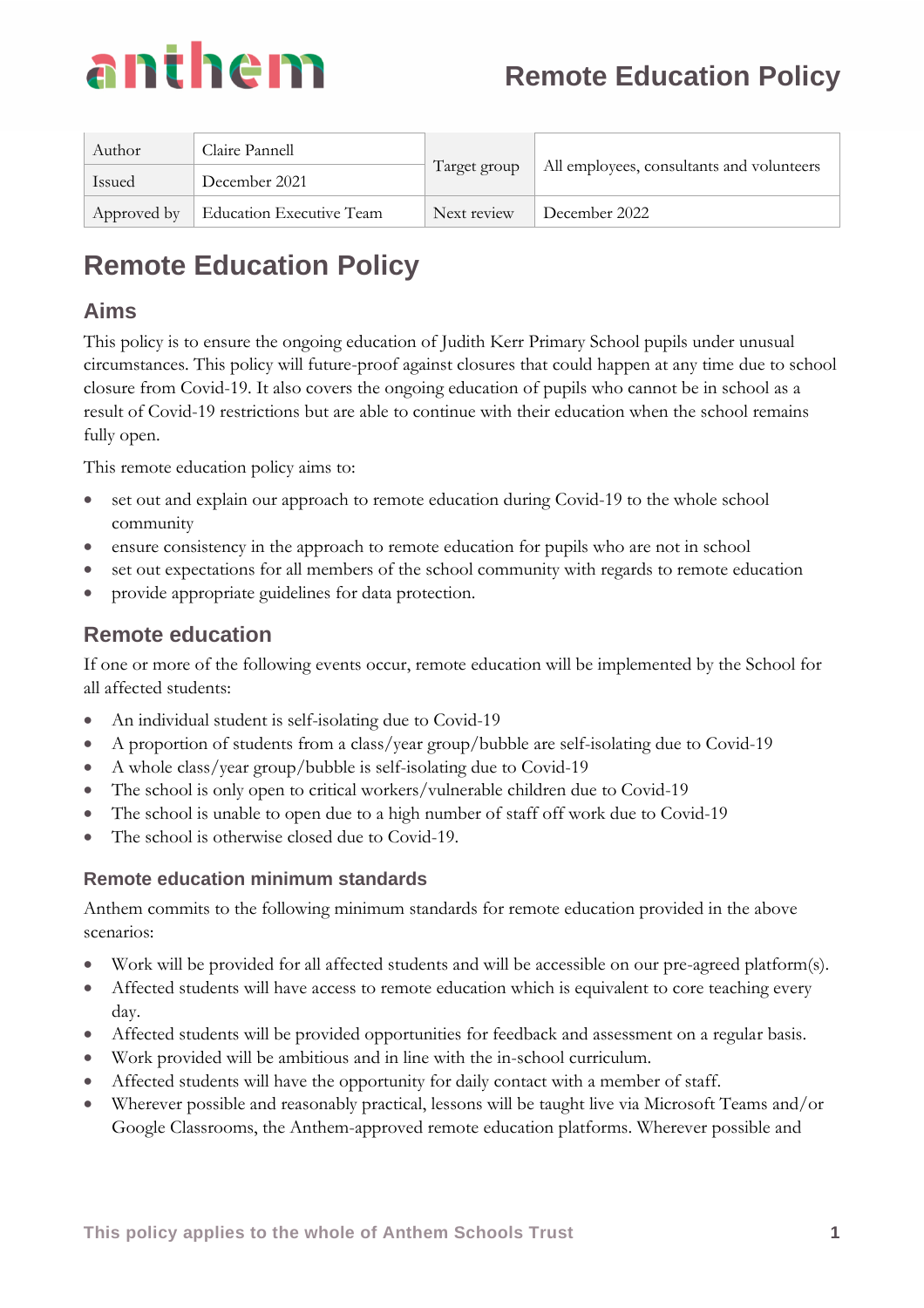reasonably practical, these lessons will be delivered by the designated class teacher as per each student's timetable.

#### **Remote educational provision**

For all students affected as above, we will provide access to a weekly timetable of remote education activities. Equivalent provision will be provided for all affected students, whether an individual or a whole class is isolating or otherwise affected. This is to ensure equality of provision. Our remote learning offer will be shared through our online learning platform or communicated via direct contact to your home. This timetable will link to our long-term curriculum plans and the learning those in school will or would be doing, while remaining manageable for staff to prepare on top of their usual weekly workload. To do this, we will sometimes make use of a number of carefully selected and high-quality online materials such as quizzes from agreed platforms and carefully selected lesson videos.

We appreciate that some families won't be able to engage with the full timetable, and in this case we will highlight the core lessons students should aim to complete each day, whilst also providing stretch opportunities. Staff will endeavour to view and feedback on as much of student's work as they are able, while balancing their workload inside of school.

We commit to putting in place remote education from the first day an affected student is off school, however please note there may initially be an interim period of one or two days before the whole program and normal ongoing support is accessible and ready.

### **Platforms and how to access**

Anthem-approved remote education platforms are Google Classrooms and Microsoft Teams.

Parents and students can access this school's remote education offer via the link provided by the class teacher.

# **Support to enable students to access remote education**

We understand that remote education during current times presents new challenges for many. We commit to the following to help support students to access remote education:

- Ensuring all students complete an Anthem Remote Education Agreement prior to accessing the online learning platforms.
- Using form time to allow students to use IT rooms and practise using online learning platforms.
- Using IT/Computer Science lessons to upskill students in our online learning platform through delivering all elements of the lesson through this platform.
- Providing audio and video guides which students can access from home to support students with accessing MS Teams/Google Classroom.
- Letters and visual guides/videos sent home with instructions on how to access remote education.
- Weekly phone calls from form tutors/TAs/pastoral support staff to guide students through use of technology.
- Virtual information sharing events for parents.
- Proving practical support with technology where possible.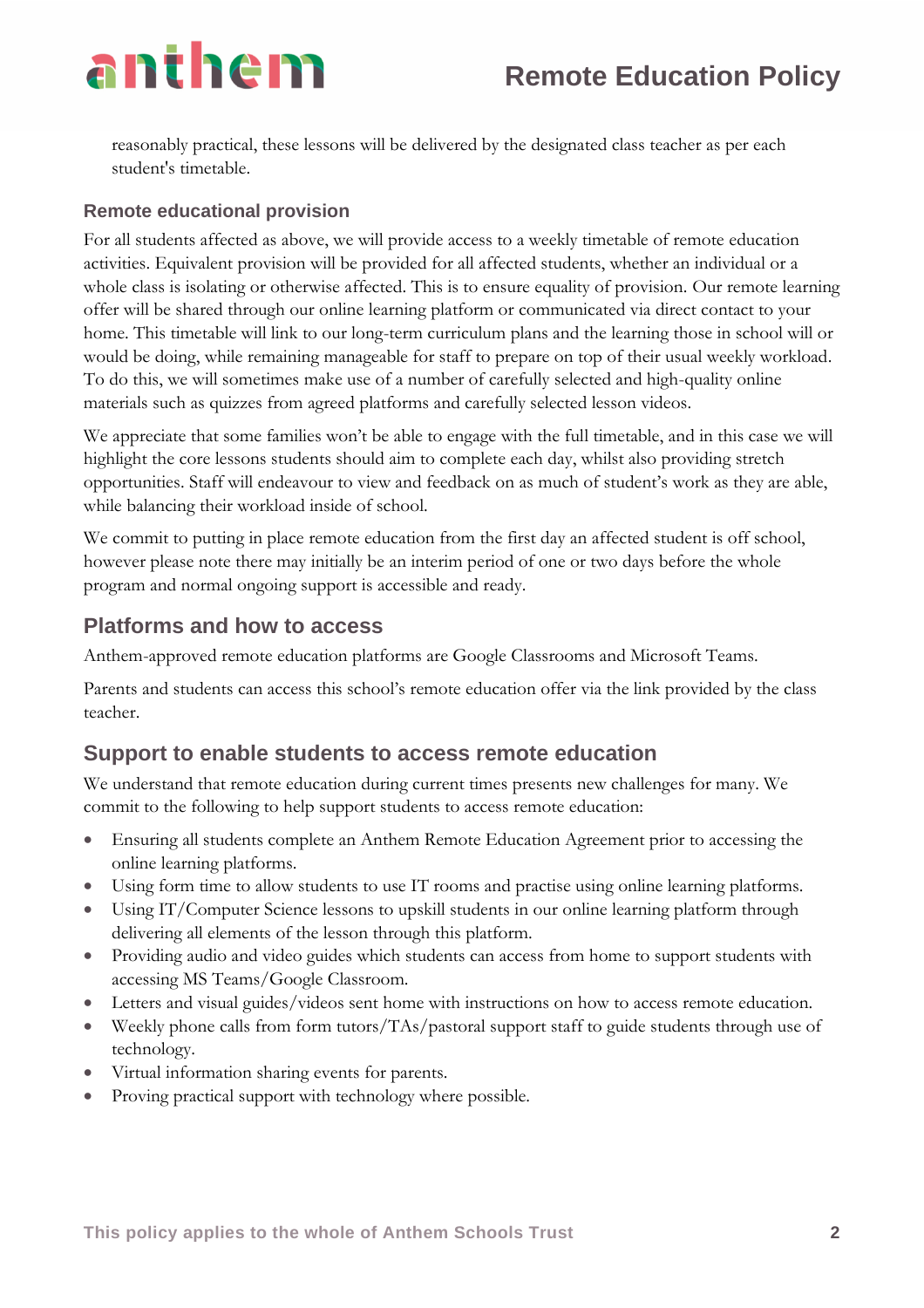

## **Roles and responsibilities**

#### **Teachers**

When providing remote education, teachers will be available between 09.00am -3.30pm. If a teacher is unable to work for any reason during this time, for example due to sickness or caring for a dependent, they should report this using the normal absence procedure.

When providing remote education, teachers are responsible for:

- Setting work cover details such as:
	- o who they need to provide work for, including if they may need to cover for other classes
	- o the amount of work they need to provide
	- o when this work needs to be set (e.g. 3pm the day before)
	- o where work should be uploaded (e.g. school website, remote education platform) cover any instructions for doing this if your staff are unfamiliar with the system
	- o how they should co-ordinate with other teachers, including those teaching in school, to ensure consistency across the year/subject and to make sure pupils with limited access to devices can still complete the work.
- Planning lessons for their classes and making these available to students who are working remotely within 12 hours of the lesson having been taught in school (on agreed platform).
- Following the school timetable, including any revised timetables in place in the event of tiered lock downs.
- Working closely with other teachers and staff to support all students with accessing a carefully planned lesson sequences.
- Providing feedback on work cover details such as:
	- o how they'll get access to completed work from pupils
	- o how they're expected to share feedback with pupils
	- o when they need to finish sharing feedback on completed work.
- Looking carefully at work completed by students on agreed platforms and using this to inform planning.
- Responding to quizzes or assignments completed online with praise, comments, scores or next steps.
- Keeping in touch with pupils who aren't in school and their parents cover details such as:
	- o if they're expected to make regular contact, and how they should do that if so (e.g. what medium or platform to use, like emails, phone calls or social media)
	- o what expectations are on them for answering emails from parents and pupils (e.g. you could say that teachers shouldn't answer emails outside of working hours)
	- o how they should handle any complaints or concerns shared by parents and pupils for any safeguarding concerns, refer teachers to the section below
	- o how to handle any behavioural issues, such as failing to complete work.
- Attending virtual meetings with staff, parents and pupils cover details such as:
	- o dress code
	- o locations (e.g. avoid areas with background noise, nothing inappropriate in the background).

Teachers must follow the Online Safety – Staff guidance.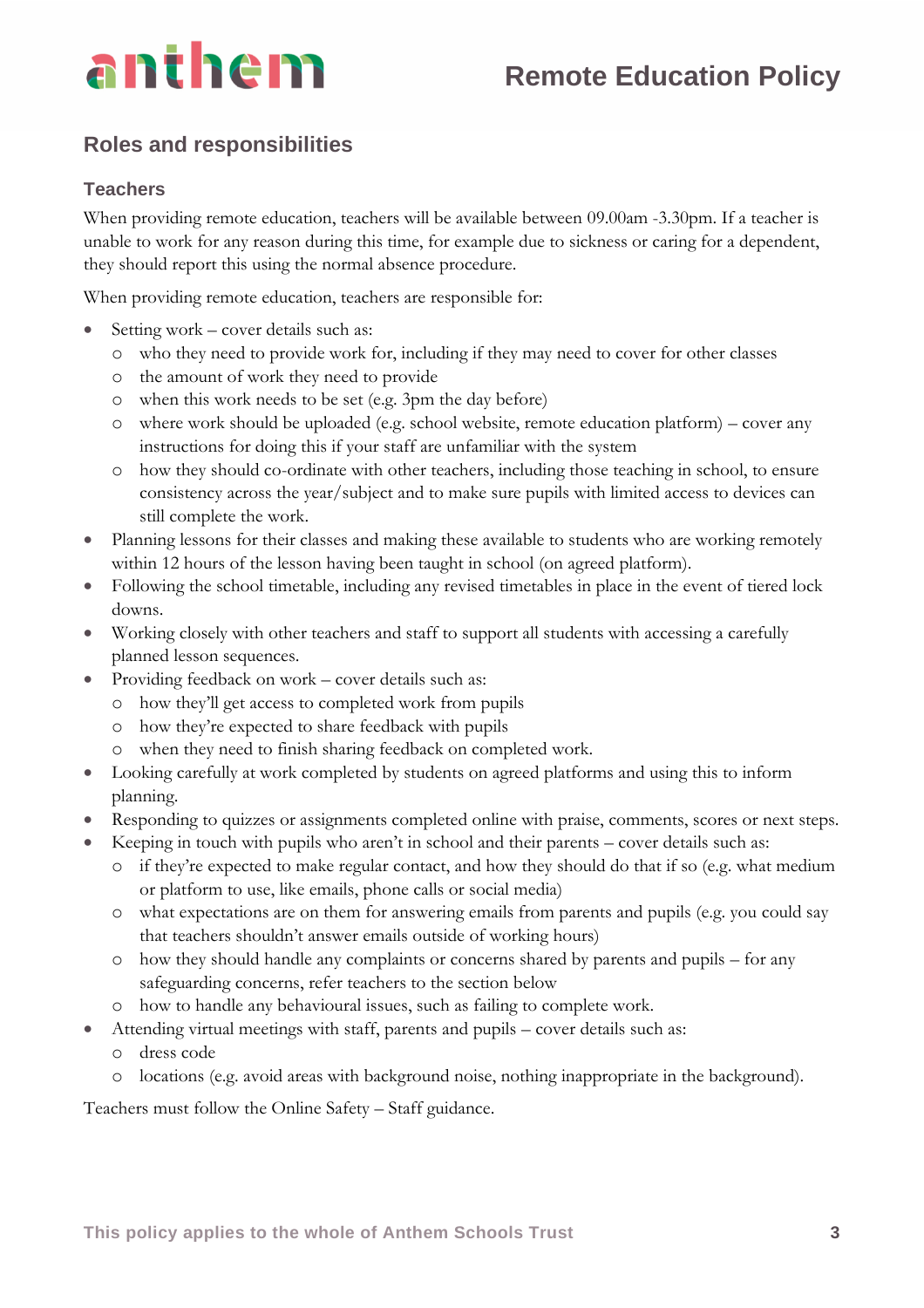# **Remote Education Policy**

# anthem

### **Teaching assistants**

When assisting with remote education, teaching assistants will be available between  $9.00$ am –  $3.30$ pm.

If a teaching assistant is unable to work for any reason during this time, for example due to sickness or caring for a dependant, they should report this using the normal absence procedure.

When assisting with remote education, teaching assistants are responsible for:

- Supporting pupils who aren't in school with learning remotely cover details such as:
	- o which pupils they'll need to support
	- o how they should provide support.
- Attending virtual meetings with teachers, parents and pupils cover details such as:
	- o dress code
	- o locations (e.g. avoid areas with background noise, nothing inappropriate in the background).

Teaching assistants must follow the Online Safety – Staff guidance.

## **Subject leads**

Alongside their teaching responsibilities, subject leads are responsible for:

- Considering whether any aspects of the subject curriculum need to change to accommodate remote education.
- Working with teachers teaching their subject remotely to make sure all work set is appropriate and consistent.
- Working with other subject leads and senior leaders to make sure work set remotely across all subjects is appropriate and consistent, and deadlines are being set an appropriate distance away from each other.
- Monitoring the remote work set by teachers in their subject explain how they'll do this, such as through regular meetings with teachers or by reviewing work set.
- Alerting teachers to resources they can use to teach their subject remotely.

## **Senior leaders**

Alongside any teaching responsibilities, senior leaders are responsible for:

- Co-ordinating the remote education approach across the school if you've assigned one member of staff to lead on this, highlight them here.
- Monitoring the effectiveness of remote education explain how they'll do this, such as through regular meetings with teachers and subject leaders, reviewing work set or reaching out for feedback from pupils and parents.
- Monitoring the security of remote education systems, including data protection and safeguarding considerations.

## **Designated safeguarding lead**

The DSL is responsible for:

• Safeguarding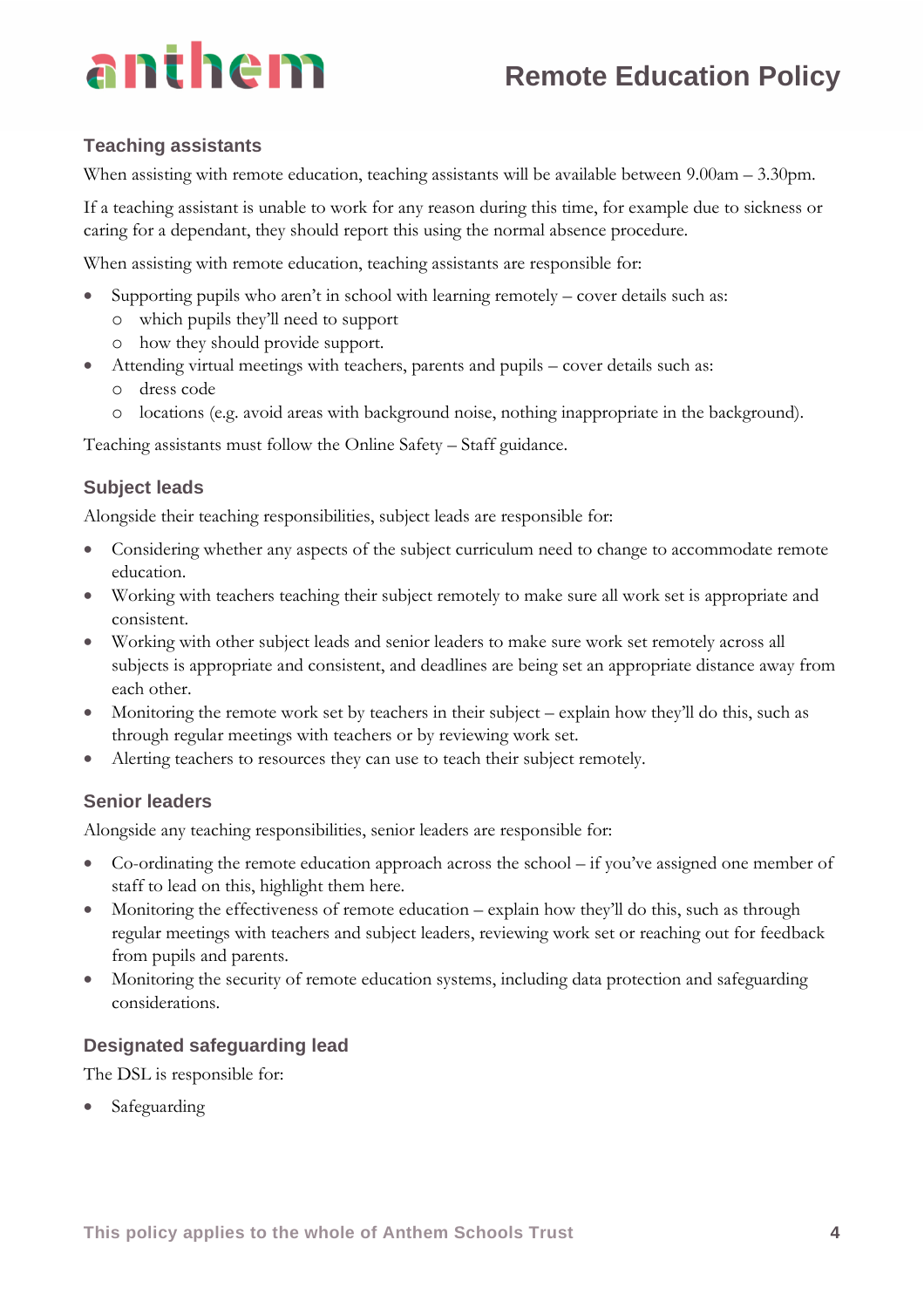# **Remote Education Policy**



### **IT staff**

IT staff are responsible for:

- Fixing issues with systems used to set and collect work.
- Helping staff and parents with any technical issues they're experiencing.
- Reviewing the security of remote education systems and flagging any data protection breaches to the data protection officer.
- Assisting pupils and parents with accessing the internet or devices.

#### **Pupils and parents**

We expect pupils learning remotely to:

- Be contactable during the school day  $-$  although we understand that you may not always be in front of a device the entire time.
- Complete work to the deadline set by teachers.
- Seek help if you need it, from teachers or teaching assistants.
- Alert teachers if you are not able to complete work.
- When attending live lessons or conversations with school staff, to dress appropriately (no pyjamas or offensive images/wording) and to have an appropriate background (ideally a clear background with no other people in view, with no offensive imagery).
- To be kind, considerate and respectful when communicating with other students and school staff online, in line with the school's Behaviour Policy and Anti-Bullying policy.
- To complete the Anthem Remote Education Agreement and be aware of the Online-Safety Policy for parents and pupils.

We expect parents with children learning remotely to:

- Make the school aware if your child is sick or otherwise can't complete work.
- Seek help from the school if you need it.
- Be respectful when making any complaints or concerns known to staff.
- Be aware of the Anthem Remote Education Agreement and Online-Safety Policy for parents and pupils.

#### **Anthem**

The Trust is responsible for:

- Working across all schools in the Trust to develop a remote education strategy, as set out within this remote education policy.
- Setting up CPD for remote education.
- Enabling peer support on remote education between schools across the Trust, for example via the PLN network.
- Monitoring the school's approach to providing remote education to ensure education remains as high quality as possible.
- Ensuring that staff are certain that remote education systems are appropriately secure, for both data protection and safeguarding reasons.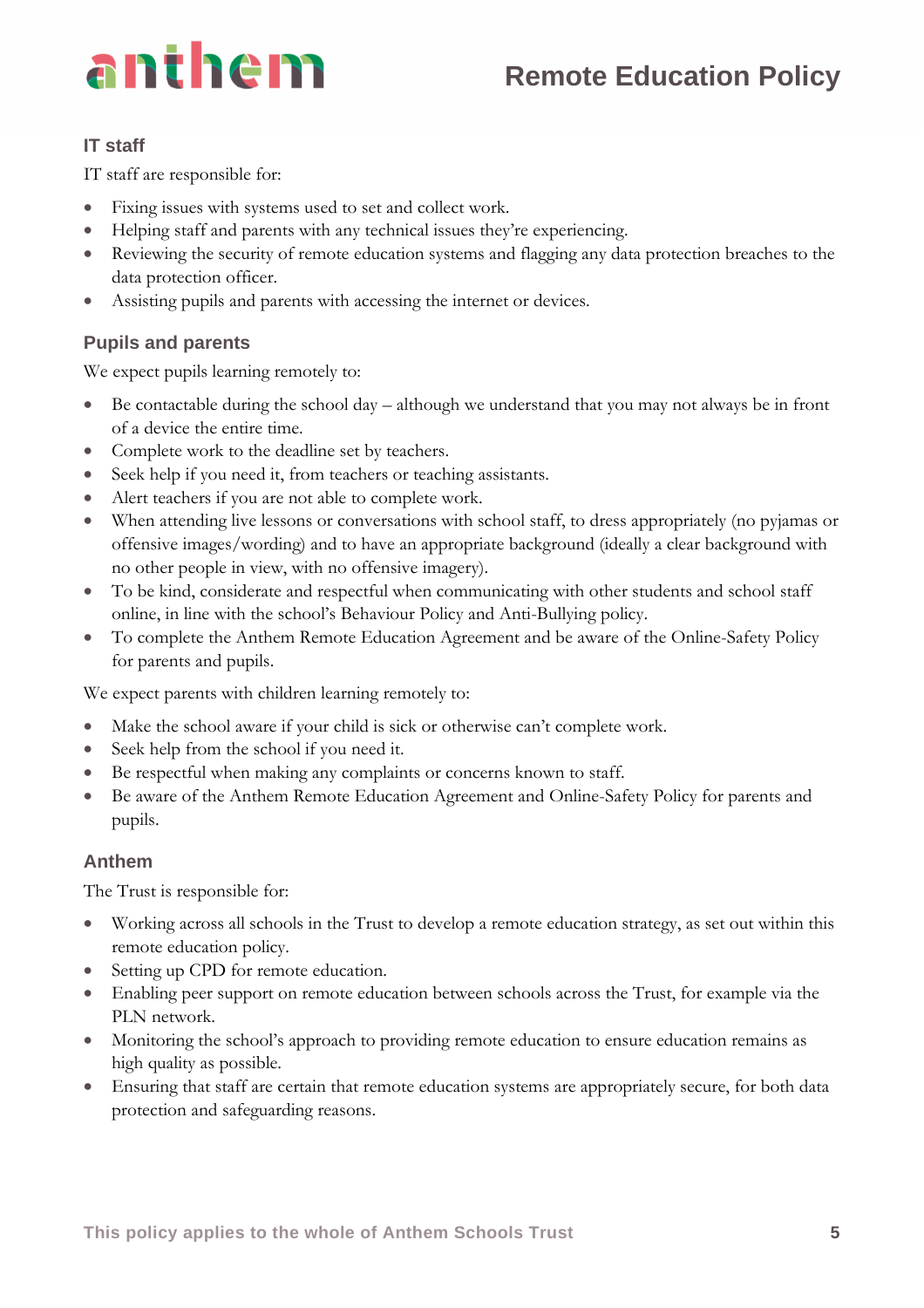# **Remote Education Policy**

# **Live teaching**

Whenever possible and reasonably practical, schools will deliver live teaching. Online lessons may be recorded, or they may be delivered live. Live teaching will only be delivered if the following criteria can be met:

- It has to be safe
- It has to be inclusive
- It has to be the most effective approach to the learning

Live teaching will only be considered once basic access to lesson resources for all relevant students is in place. Where lessons are delivered live, the 'live teaching and other live online school sessions protocol' will be followed.

# **Children with SEND**

It is primarily the role of the SENCo, Georgia Whitby, senco@judithkerr.anthemtrust.uk, to ensure all SEND needs are supported effectively and that appropriate resources are allocated and available to meet pupil need. However, all teachers and teaching assistants have a duty to support children with SEND. Teachers should ensure that work is differentiated as required for all learners when setting online tasks.

To support children with SEND and or learning difficulties with remote education, the SENCo will:

- know which students they are expected to support
- have a good knowledge of 'their' student need, the barriers they may face and how best to support
- share access to Pupil Passports, SEND or EHCP plans to ensure successful strategies and interventions are used to support
- ensure that statutory EHCP Part F school provisions are covered.

Support will include:

- Deploying Teaching and Learning Support Assistants effectively
- Ensuring pupils can access all necessary learning platforms and know what is expected of them.
- Reviewing T&L resources from subject staff on TEAMS to ensure engagement is possible.
- Checking the work to be completed each day and any deadlines and sharing this with pupils.
- Ensuring EHCP Risk Assessments are known, adhered to.
- Delivering interventions and teaching individuals as directed by the SENCo.
- Researching and resourcing any additional resources necessary for personalised learning.
- Liaison with outside agencies as appropriate.
- Attending virtual meetings with teachers, parents and pupils as necessary and directed by SENCo.
- If teaching assistants will also be working in school, where relevant explain who will cover the responsibilities above during this time.
- Ensuring class/subject resources and lessons on Teams are accessible and appropriately differentiated as part of Quality First Teaching by all staff on all occasions.
- Support and contact from class/subject staff on a personalised basis as appropriate.

All SEND students should continue to receive allocated outside agency support remotely where appropriate and possible (provided by agencies) and time will need to be allocated to co-ordinating this work also.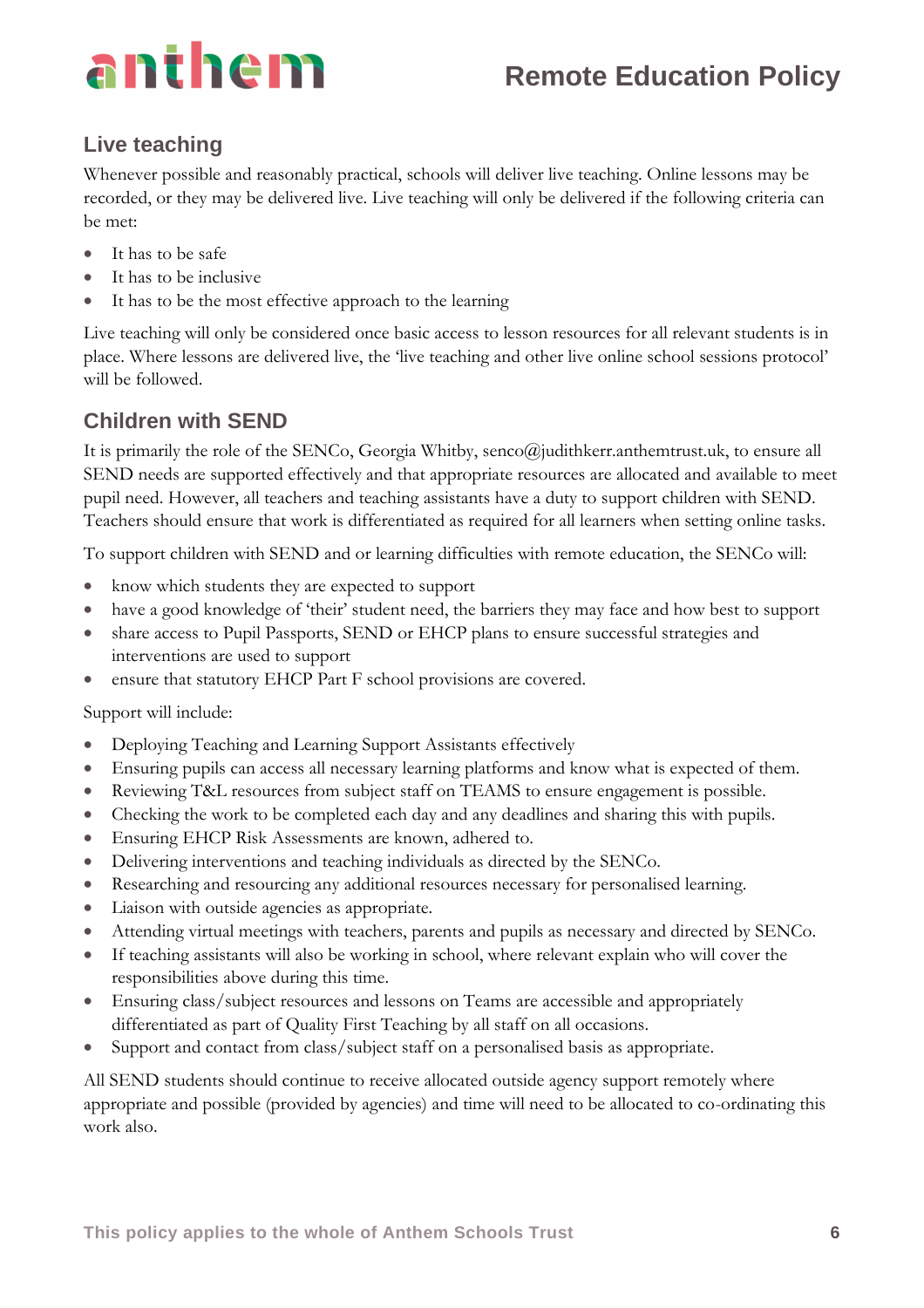# **Remote Education Policy**

## **Who to contact**

If you have any questions or concerns about remote education, please contact the following individuals:

- Issues in setting work talk to the relevant subject lead or SENCo
- Issues with behaviour talk to a member of SLT
- Issues with  $IT talk to IT staff$
- Issues with their own workload or wellbeing talk to their line manager
- Concerns about data protection talk to the school data protection lead
- Concerns about safeguarding talk to the DSL
- If parents and/or students require support with gaining digital access at home, please speak to the Headteacher

If any pupil has worries or concerns during this period of remote teaching then they should contact the class teacher, admin@judithkerr.anthemtrust.uk at the school or, alternatively, they can contact Childline via the following website: https://www.childline.org.uk/get-support/contacting-childline/

Communication between staff and pupils/families must be through the authorised school systems above and not through email, personal social media accounts, nor personal phones. It should follow the usual rules outlined in the Staff Code of Conduct, Home School Agreement, Remote Education Agreement, Online Safety Policy and Acceptable Use Agreements.

# **Safeguarding and remote education**

With the increased use of digital technologies that comes with remote education, safeguarding implications need careful consideration. Parents are advised to spend time speaking with their child(ren) about online safety and reminding them of the importance of reporting to an adult anything that makes them feel uncomfortable online. Please refer to the Interim Online Safety Policy for further information.

While we will be doing our best to ensure links shared are appropriate, there may be tailored advertising which displays differently in your household or other changes beyond our control. If parents or students have any concerns over any online content related to the school or Trust they can contact the school or the Trust via enquiries@anthemtrust.uk.

If parents have any safeguarding concerns that need discussing, they should contact Jo Ryan, Safeguarding Lead. Staff should continue to be vigilant at this time and follow our usual Online Safety for Staff and Child Protection and Safeguarding Policy and procedures.

# **Data protection**

#### **Accessing personal data**

When accessing personal data for remote education purposes, all staff members will:

- Access this from RM Integris using their individual logins for pupil and parent contact information.
- Use their school laptops only to access this information and to upload to GoogleClassroom.
- Follow the Acceptable Use Agreement and the Interim Online Safety policy for staff.